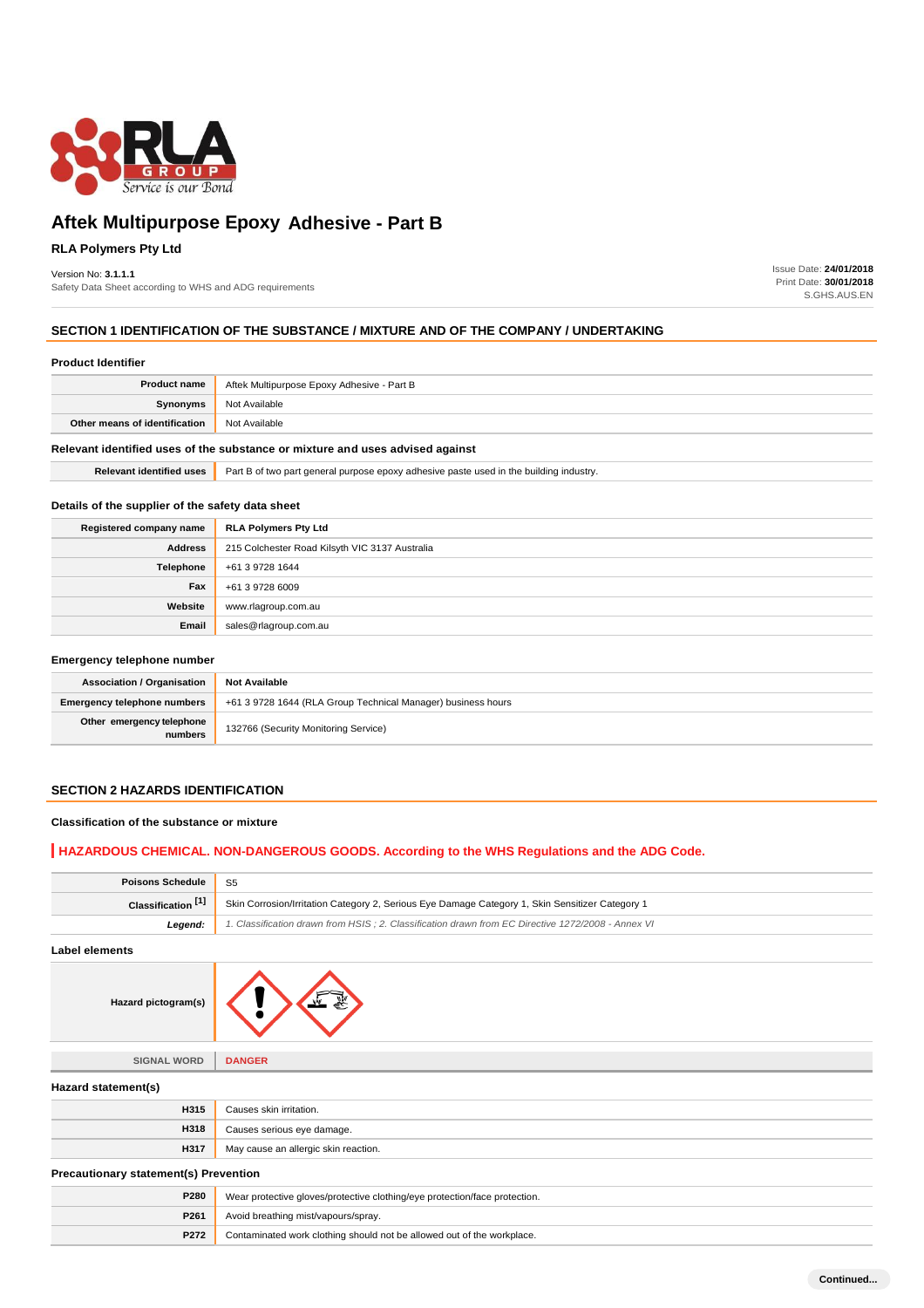## **Precautionary statement(s) Response**

| P305+P351+P338 | IF IN EYES: Rinse cautiously with water for several minutes. Remove contact lenses, if present and easy to do. Continue rinsing. |
|----------------|----------------------------------------------------------------------------------------------------------------------------------|
| P310           | Immediately call a POISON CENTER or doctor/physician.                                                                            |
| P362           | Take off contaminated clothing and wash before reuse.                                                                            |
| P302+P352      | IF ON SKIN: Wash with plenty of soap and water.                                                                                  |

#### **Precautionary statement(s) Storage**

Not Applicable

## **Precautionary statement(s) Disposal**

**P501** Dispose of contents/container in accordance with local regulations.

# **SECTION 3 COMPOSITION / INFORMATION ON INGREDIENTS**

۰

#### **Substances**

See section below for composition of Mixtures

## **Mixtures**

| <b>CAS No</b> | %[weight] | Name                                       |
|---------------|-----------|--------------------------------------------|
| 112-24-3      | $1 - 10$  | triethylenetetramine                       |
| Not Available | $10 - 15$ | curing agents                              |
| Not Available | 30-60     | Ingredients determined not to be hazardous |

## **SECTION 4 FIRST AID MEASURES**

## **Description of first aid measures**

| <b>Eye Contact</b>  | If this product comes in contact with the eyes:<br>Immediately hold eyelids apart and flush the eye continuously with running water.<br>Ensure complete irrigation of the eye by keeping eyelids apart and away from eye and moving the eyelids by occasionally lifting the upper and lower lids.<br>Continue flushing until advised to stop by the Poisons Information Centre or a doctor, or for at least 15 minutes.<br>Transport to hospital or doctor without delay.<br>Removal of contact lenses after an eye injury should only be undertaken by skilled personnel. |
|---------------------|----------------------------------------------------------------------------------------------------------------------------------------------------------------------------------------------------------------------------------------------------------------------------------------------------------------------------------------------------------------------------------------------------------------------------------------------------------------------------------------------------------------------------------------------------------------------------|
| <b>Skin Contact</b> | If skin contact occurs:<br>Immediately remove all contaminated clothing, including footwear.<br>Flush skin and hair with running water (and soap if available).<br>Seek medical attention in event of irritation.                                                                                                                                                                                                                                                                                                                                                          |
| <b>Inhalation</b>   | If fumes, aerosols or combustion products are inhaled remove from contaminated area.<br>Other measures are usually unnecessary.                                                                                                                                                                                                                                                                                                                                                                                                                                            |
| Ingestion           | Immediately give a glass of water.<br>First aid is not generally required. If in doubt, contact a Poisons Information Centre or a doctor.                                                                                                                                                                                                                                                                                                                                                                                                                                  |

# **Indication of any immediate medical attention and special treatment needed**

Treat symptomatically.

# **SECTION 5 FIREFIGHTING MEASURES**

#### **Extinguishing media**

- **F** There is no restriction on the type of extinguisher which may be used.
- Use extinguishing media suitable for surrounding area.

## **Special hazards arising from the substrate or mixture**

| <b>Fire Incompatibility</b>    | ▶ Avoid contamination with oxidising agents i.e. nitrates, oxidising acids, chlorine bleaches, pool chlorine etc. as ignition may result                                                                                                                                                                                                                                                                                                                                                                         |  |  |
|--------------------------------|------------------------------------------------------------------------------------------------------------------------------------------------------------------------------------------------------------------------------------------------------------------------------------------------------------------------------------------------------------------------------------------------------------------------------------------------------------------------------------------------------------------|--|--|
| <b>Advice for firefighters</b> |                                                                                                                                                                                                                                                                                                                                                                                                                                                                                                                  |  |  |
| <b>Fire Fighting</b>           | Alert Fire Brigade and tell them location and nature of hazard.<br>Wear breathing apparatus plus protective gloves in the event of a fire.<br>Prevent, by any means available, spillage from entering drains or water courses.<br>Use fire fighting procedures suitable for surrounding area.                                                                                                                                                                                                                    |  |  |
| <b>Fire/Explosion Hazard</b>   | The material is not readily combustible under normal conditions.<br>However, it will break down under fire conditions and the organic component may burn.<br>Not considered to be a significant fire risk.<br>Heat may cause expansion or decomposition with violent rupture of containers.<br>Other decomposition products include:<br>carbon dioxide (CO2)<br>nitrogen oxides (NOx)<br>other pyrolysis products typical of burning organic material.<br>May emit poisonous fumes.<br>May emit corrosive fumes. |  |  |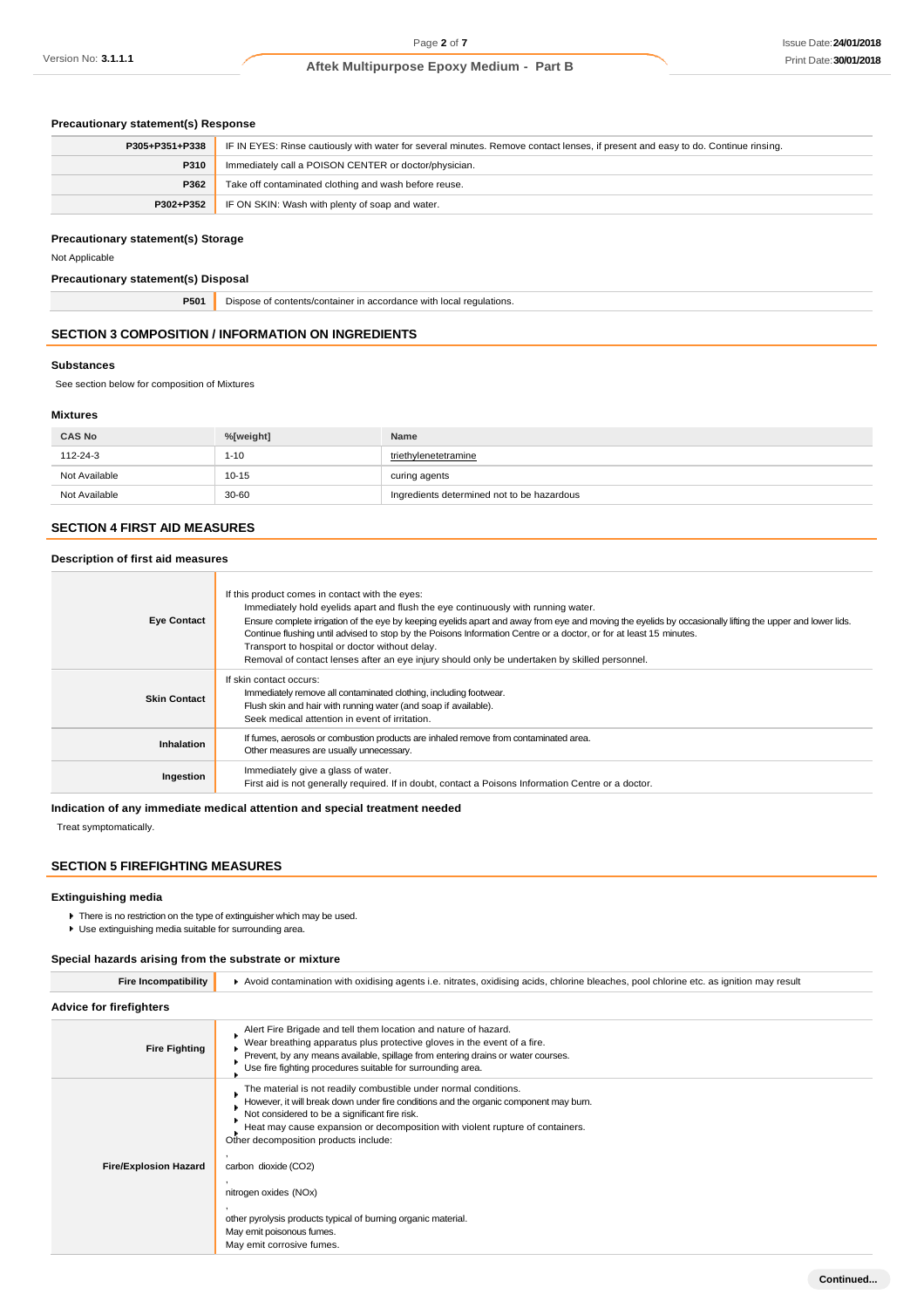**HAZCHEM** Not Applicable

# **SECTION 6 ACCIDENTAL RELEASE MEASURES**

## **Personal precautions, protective equipment and emergency procedures**

See section 8

## **Environmental precautions**

See section 12

# **Methods and material for containment and cleaning up**

| <b>Minor Spills</b> | Clean up all spills immediately.<br>Avoid contact with skin and eyes.<br>Wear impervious gloves and safety goggles.<br>Trowel up/scrape up.                                                             |
|---------------------|---------------------------------------------------------------------------------------------------------------------------------------------------------------------------------------------------------|
| <b>Major Spills</b> | Minor hazard.<br>Clear area of personnel.<br>Alert Fire Brigade and tell them location and nature of hazard.<br>Control personal contact with the substance, by using protective equipment as required. |

Personal Protective Equipment advice is contained in Section 8 of the SDS.

# **SECTION 7 HANDLING AND STORAGE**

#### **Precautions for safe handling**

| Safe handling     | Avoid all personal contact, including inhalation.<br>Wear protective clothing when risk of exposure occurs.<br>Use in a well-ventilated area.<br>Prevent concentration in hollows and sumps. |
|-------------------|----------------------------------------------------------------------------------------------------------------------------------------------------------------------------------------------|
| Other information | Store in original containers.<br>Keep containers securely sealed.<br>Store in a cool, dry, well-ventilated area.<br>Store away from incompatible materials and foodstuff containers.         |

## **Conditions for safe storage, including any incompatibilities**

| Suitable container      | Polyethylene or polypropylene container.<br>Packing as recommended by manufacturer.<br>Check all containers are clearly labelled and free from leaks. |
|-------------------------|-------------------------------------------------------------------------------------------------------------------------------------------------------|
| Storage incompatibility | Avoid reaction with oxidising agents                                                                                                                  |

# **SECTION 8 EXPOSURE CONTROLS / PERSONAL PROTECTION**

## **Control parameters**

## **OCCUPATIONAL EXPOSURE LIMITS (OEL)**

**INGREDIENT DATA**

#### Not Available

#### **EMERGENCY LIMITS**

| Ingredient                                    | <b>Material name</b> | TEEL-1 |                     | TEEL-2        | TEEL-3 |  |
|-----------------------------------------------|----------------------|--------|---------------------|---------------|--------|--|
| triethylenetetramine                          | Triethylenetetramine | 3 ppm  |                     | 14 ppm        | 83 ppm |  |
|                                               |                      |        |                     |               |        |  |
| Ingredient                                    | <b>Original IDLH</b> |        | <b>Revised IDLH</b> |               |        |  |
| triethylenetetramine                          | Not Available        |        | Not Available       |               |        |  |
| curing agents                                 | Not Available        |        |                     | Not Available |        |  |
| Ingredients determined not to be<br>hazardous | Not Available        |        | Not Available       |               |        |  |

## **Exposure controls**

| Appropriate engineering<br>controls | Engineering controls are used to remove a hazard or place a barrier between the worker and the hazard. Well-designed engineering controls can be<br>highly effective in protecting workers and will typically be independent of worker interactions to provide this high level of protection.<br>The basic types of engineering controls are:<br>Process controls which involve changing the way a job activity or process is done to reduce the risk.<br>Enclosure and/or isolation of emission source which keeps a selected hazard "physically" away from the worker and ventilation that strategically "adds" and<br>"removes" air in the work environment. |
|-------------------------------------|-----------------------------------------------------------------------------------------------------------------------------------------------------------------------------------------------------------------------------------------------------------------------------------------------------------------------------------------------------------------------------------------------------------------------------------------------------------------------------------------------------------------------------------------------------------------------------------------------------------------------------------------------------------------|
| <b>Personal protection</b>          | <b>CTO IS (2) (2)</b>                                                                                                                                                                                                                                                                                                                                                                                                                                                                                                                                                                                                                                           |
| Eye and face protection             | Safety glasses with side shields.<br>Chemical goggles.<br>Contact lenses may pose a special hazard; soft contact lenses may absorb and concentrate irritants. A written policy document, describing the wearing                                                                                                                                                                                                                                                                                                                                                                                                                                                 |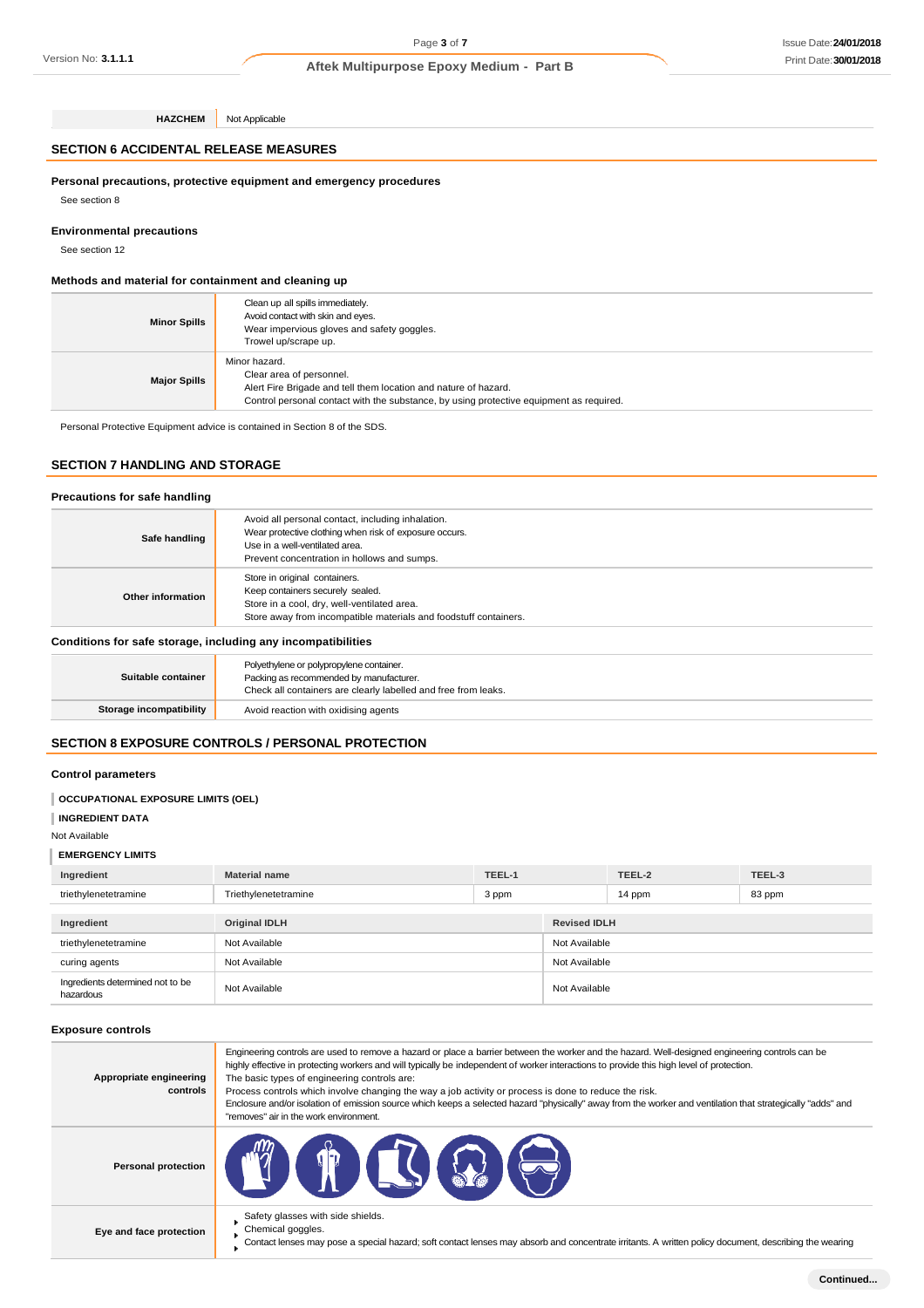|                        | of lenses or restrictions on use, should be created for each workplace or task.                                                                                                                                                                                                                                                                                                                                                                                                                                                                                                                                                                                                                                                                                                  |  |  |  |
|------------------------|----------------------------------------------------------------------------------------------------------------------------------------------------------------------------------------------------------------------------------------------------------------------------------------------------------------------------------------------------------------------------------------------------------------------------------------------------------------------------------------------------------------------------------------------------------------------------------------------------------------------------------------------------------------------------------------------------------------------------------------------------------------------------------|--|--|--|
| <b>Skin protection</b> | See Hand protection below                                                                                                                                                                                                                                                                                                                                                                                                                                                                                                                                                                                                                                                                                                                                                        |  |  |  |
| Hands/feet protection  | <b>NOTE:</b><br>The material may produce skin sensitisation in predisposed individuals. Care must be taken, when removing gloves and other protective equipment, to<br>avoid all possible skin contact.<br>Contaminated leather items, such as shoes, belts and watch-bands should be removed and destroyed.<br>When handling liquid-grade epoxy resins wear chemically protective gloves (e.g nitrile or nitrile-butatoluene rubber), boots and aprons.<br>DO NOT use cotton or leather (which absorb and concentrate the resin), polyvinyl chloride, rubber or polyethylene gloves (which absorb the resin).<br>DO NOT use barrier creams containing emulsified fats and oils as these may absorb the resin; silicone-based barrier creams should be reviewed prior<br>to use. |  |  |  |
| <b>Body protection</b> | See Other protection below                                                                                                                                                                                                                                                                                                                                                                                                                                                                                                                                                                                                                                                                                                                                                       |  |  |  |
| Other protection       | Overalls.<br>P.V.C. apron.<br>Barrier cream.                                                                                                                                                                                                                                                                                                                                                                                                                                                                                                                                                                                                                                                                                                                                     |  |  |  |
| <b>Thermal hazards</b> | Not Available                                                                                                                                                                                                                                                                                                                                                                                                                                                                                                                                                                                                                                                                                                                                                                    |  |  |  |

## **Recommended material(s)**

**GLOVE SELECTION INDEX**

Glove selection is based on a modified presentation of the:

*"***Forsberg Clothing Performance Index".**

The effect(s) of the following substance(s) are taken into account in the *computergenerated* selection:

Aftek Multipurpose Epoxy Adhesive - Part B

| <b>Material</b> | <b>CPI</b> |
|-----------------|------------|
| <b>BUTYL</b>    | C          |
| <b>NEOPRENE</b> | C          |
| <b>NITRILE</b>  | C          |
| PE/EVAL/PE      | C          |
| <b>VITON</b>    | C          |

\* PI - Performance Index A: Best

B: Satisfactory; may degrade after 4 hours continuous immersion

C: Poor to Dangerous Choice for other than short term immersion

**NOTE**: As a series of factors will influence the actual performance of the glove, a final selection must be based on detailed observation. -

\* Where the glove is to be used on a short term, casual or infrequent basis, factors such as "feel" or convenience (e.g. disposability), may dictate a choice of gloves which might otherwise be unsuitable following long-term or frequent use. A qualified practitioner should be consulted.

|  |  | Respiratory protection |  |
|--|--|------------------------|--|
|  |  |                        |  |

Type AK-P Filter of sufficient capacity. (AS/NZS 1716 & 1715, EN 143:2000 & 149:2001, ANSI Z88 or national equivalent)

Selection of the Class and Type of respirator will depend upon the level of breathing zone contaminant and the chemical nature of the contaminant. Protection Factors (defined as the ratio of contaminant outside and inside the mask) may also be important.

| Required<br>minimum<br>protection factor | Maximum gas/vapour<br>concentration present in air<br>p.p.m. (by volume) | Half-face<br>Respirator | <b>Full-Face</b><br>Respirator     |
|------------------------------------------|--------------------------------------------------------------------------|-------------------------|------------------------------------|
| up to 10                                 | 1000                                                                     | AK-AUS /<br>Class1 P2   | ٠                                  |
| up to 50                                 | 1000                                                                     |                         | AK-AUS /<br>Class 1 P <sub>2</sub> |
| up to 50                                 | 5000                                                                     | Airline *               | ٠                                  |
| up to 100                                | 5000                                                                     |                         | AK-2 P2                            |
| up to 100                                | 10000                                                                    |                         | AK-3 P2                            |
| $100+$                                   |                                                                          |                         | Airline**                          |

\* - Continuous Flow \*\* - Continuous-flow or positive pressure demand A(All classes) = Organic vapours, B AUS or B1 = Acid gasses, B2 = Acid gas or hydrogen cyanide(HCN), B3 = Acid gas or hydrogen cyanide(HCN), E = Sulfur dioxide(SO2), G = Agricultural chemicals, K = Ammonia(NH3), Hg = Mercury, NO = Oxides of nitrogen, MB = Methyl bromide, AX = Low boiling point organic compounds(below 65 degC)

Cartridge respirators should never be used for emergency ingress or in areas of unknown vapour concentrations or oxygen content. The wearer must be warned to leave the contaminated area immediately on detecting any odours through the respirator. The odour may indicate that the mask is not functioning properly, that the vapour concentration is too high, or that the mask is not properly fitted. Because of these limitations, only restricted use of cartridge respirators is considered appropriate.

## **SECTION 9 PHYSICAL AND CHEMICAL PROPERTIES**

#### **Information on basic physical and chemical properties**

| Appearance                                      | Dark thick paste; not miscible with water. |                                            |                |
|-------------------------------------------------|--------------------------------------------|--------------------------------------------|----------------|
|                                                 |                                            |                                            |                |
| <b>Physical state</b>                           | Non Slump Paste                            | Relative density (Water = 1)               | $1.0 - 1.2$    |
| Odour                                           | Not Available                              | Partition coefficient n-octanol /<br>water | Not Available  |
| <b>Odour threshold</b>                          | Not Available                              | Auto-ignition temperature (°C)             | Not Available  |
| pH (as supplied)                                | Not Applicable                             | <b>Decomposition temperature</b>           | Not Available  |
| Melting point / freezing point<br>(°C)          | Not Available                              | Viscosity (cSt)                            | Not Available  |
| Initial boiling point and boiling<br>range (°C) | Not Available                              | Molecular weight (g/mol)                   | Not Applicable |
| Flash point (°C)                                | Not Applicable                             | <b>Taste</b>                               | Not Available  |
| <b>Evaporation rate</b>                         | Not Available                              | <b>Explosive properties</b>                | Not Available  |
| Flammability                                    | Not Applicable                             | <b>Oxidising properties</b>                | Not Available  |
| Upper Explosive Limit (%)                       | Not Applicable                             | Surface Tension (dyn/cm or<br>mN/m         | Not Available  |
| Lower Explosive Limit (%)                       | Not Applicable                             | <b>Volatile Component (%vol)</b>           | Not Available  |
| Vapour pressure (kPa)                           | Not Available                              | Gas group                                  | Not Available  |
| Solubility in water (g/L)                       | Immiscible                                 | pH as a solution (1%)                      | Not Available  |
| Vapour density (Air = 1)                        | >1                                         | VOC g/L                                    | Not Available  |

Selection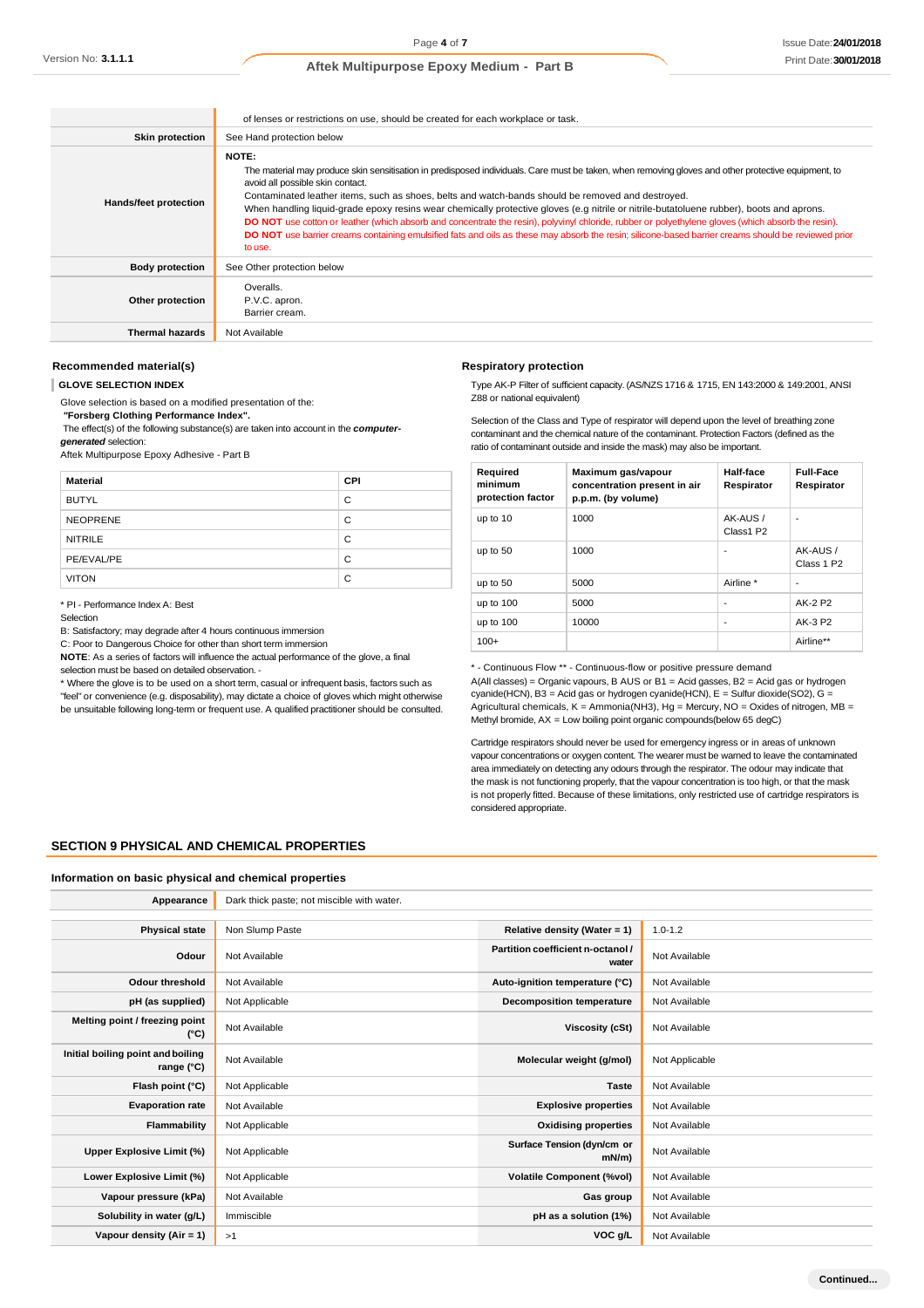# **SECTION 10 STABILITY AND REACTIVITY**

| Reactivity                                 | See section 7                                                             |
|--------------------------------------------|---------------------------------------------------------------------------|
| <b>Chemical stability</b>                  | Product is considered stable and hazardous polymerisation will not occur. |
| Possibility of hazardous<br>reactions      | See section 7                                                             |
| <b>Conditions to avoid</b>                 | See section 7                                                             |
| Incompatible materials                     | See section 7                                                             |
| <b>Hazardous decomposition</b><br>products | See section 5                                                             |

# **SECTION 11 TOXICOLOGICAL INFORMATION**

# **Information on toxicological effects**

| Inhaled                         | The material is not thought to produce adverse health effects or irritation of the respiratory tract (as classified by EC Directives using animal models).<br>Nevertheless, good hygiene practice requires that exposure be kept to a minimum and that suitable control measures be used in an occupational setting.                                                                                                                                                                 |                                    |  |  |
|---------------------------------|--------------------------------------------------------------------------------------------------------------------------------------------------------------------------------------------------------------------------------------------------------------------------------------------------------------------------------------------------------------------------------------------------------------------------------------------------------------------------------------|------------------------------------|--|--|
| Ingestion                       | Ingestion may result in nausea, abdominal irritation, pain and vomiting                                                                                                                                                                                                                                                                                                                                                                                                              |                                    |  |  |
| <b>Skin Contact</b>             | This material can cause inflammation of the skin on contact in some persons.<br>The material may accentuate any pre-existing dermatitis condition<br>Open cuts, abraded or irritated skin should not be exposed to this material<br>Entry into the blood-stream, through, for example, cuts, abrasions or lesions, may produce systemic injury with harmful effects. Examine the skin prior to the<br>use of the material and ensure that any external damage is suitably protected. |                                    |  |  |
| Eye                             | If applied to the eyes, this material causes severe eye damage.                                                                                                                                                                                                                                                                                                                                                                                                                      |                                    |  |  |
| <b>Chronic</b>                  | Skin contact with the material is more likely to cause a sensitisation reaction in some persons compared to the general population.<br>Substance accumulation, in the human body, may occur and may cause some concern following repeated or long-term occupational exposure.<br>Secondary amines may react with nitrites to form potentially carcinogenic N-nitrosamines.                                                                                                           |                                    |  |  |
|                                 |                                                                                                                                                                                                                                                                                                                                                                                                                                                                                      |                                    |  |  |
| <b>Aftek multipurpose Epoxy</b> | <b>TOXICITY</b>                                                                                                                                                                                                                                                                                                                                                                                                                                                                      | <b>IRRITATION</b>                  |  |  |
| <b>Adhesive - Part B</b>        | Not Available                                                                                                                                                                                                                                                                                                                                                                                                                                                                        | Not Available                      |  |  |
|                                 | <b>TOXICITY</b>                                                                                                                                                                                                                                                                                                                                                                                                                                                                      | <b>IRRITATION</b>                  |  |  |
|                                 | Dermal (rabbit) LD50: 805 mg/kg <sup>[2]</sup>                                                                                                                                                                                                                                                                                                                                                                                                                                       | Eye (rabbit):20 mg/24 h - moderate |  |  |
| triethylenetetramine            | Oral (rat) LD50: 2500 mg/kg <sup>[2]</sup>                                                                                                                                                                                                                                                                                                                                                                                                                                           | Eye (rabbit); 49 mg - SEVERE       |  |  |
|                                 |                                                                                                                                                                                                                                                                                                                                                                                                                                                                                      | Skin (rabbit): 490 mg open SEVERE  |  |  |
|                                 |                                                                                                                                                                                                                                                                                                                                                                                                                                                                                      | Skin (rabbit): 5 mg/24 SEVERE      |  |  |
|                                 |                                                                                                                                                                                                                                                                                                                                                                                                                                                                                      |                                    |  |  |
| Legend:                         | 1. Value obtained from Europe ECHA Registered Substances - Acute toxicity 2.* Value obtained from manufacturer's SDS. Unless otherwise specified<br>data extracted from RTECS - Register of Toxic Effect of chemical Substances                                                                                                                                                                                                                                                      |                                    |  |  |

| <b>TRIETHYLENETETRAMINE</b>                 | The following information refers to contact allergens as a group and may not be specific to this product.<br>Contact allergies quickly manifest themselves as contact eczema, more rarely as urticaria or Quincke's oedema. The pathogenesis of contact eczema<br>involves a cell-mediated (T lymphocytes) immune reaction of the delayed type. Other allergic skin reactions, e.g. contact urticaria, involve antibody-mediated<br>immune reactions.<br>Ethyleneamines are very reactive and can cause chemical bums, skin rashes and asthma-like symptoms. It is readily absorbed through the skin and may<br>cause eye blindness and irreparable damage. As such, they require careful handling. In general, the low-molecular weight polyamines have been positive<br>in the Ames assay (for genetic damage); however, this is probably due to their ability to chelate copper.<br>The material may produce severe irritation to the eye causing pronounced inflammation. Repeated or prolonged exposure to irritants may produce<br>conjunctivitis.<br>The material may cause severe skin irritation after prolonged or repeated exposure and may produce on contact skin redness, swelling, the production of<br>vesicles, scaling and thickening of the skin. Repeated exposures may produce severe ulceration.<br>For alkyl polyamines:<br>The alkyl polyamines cluster consists of two terminal primary and at least one secondary amine groups and are derivatives of low molecular weight<br>ethylenediamine, propylenediamine or hexanediamine. Toxicity depends on route of exposure. Cluster members have been shown to cause skin irritation or<br>sensitisation, eye irritation and genetic defects, but have not been shown to cause cancer.<br>Asthma-like symptoms may continue for months or even years after exposure to the material ends. This may be due to a non-allergic condition known as<br>reactive airways dysfunction syndrome (RADS) which can occur after exposure to high levels of highly irritating compound. Main criteria for diagnosing<br>RADS include the absence of previous airways disease in a non-atopic individual, with sudden onset of persistent asthma-like symptoms within minutes to<br>hours of a documented exposure to the irritant. Other criteria for diagnosis of RADS include a reversible airflow pattern on lung function tests, moderate to<br>severe bronchial hyperreactivity on methacholine challenge testing, and the lack of minimal lymphocytic inflammation, without eosinophilia.<br>Triethylenetetramine is a severe irritant to skin and eyes and may induce skin sensitisation. Acute exposure to saturated vapour via inhalation was tolerated<br>without impairment but exposure to aerosol may lead to reversible irritations of the mucous membranes in the airways. Studies done on experimental<br>animals showed that it does not cause cancer or foetal developmental defects.<br>Exposure to the material for prolonged periods may cause physical defects in the developing embryo (teratogenesis).<br>$\circ$<br>O<br>Carcinogenicity |                                 |   |  |  |
|---------------------------------------------|------------------------------------------------------------------------------------------------------------------------------------------------------------------------------------------------------------------------------------------------------------------------------------------------------------------------------------------------------------------------------------------------------------------------------------------------------------------------------------------------------------------------------------------------------------------------------------------------------------------------------------------------------------------------------------------------------------------------------------------------------------------------------------------------------------------------------------------------------------------------------------------------------------------------------------------------------------------------------------------------------------------------------------------------------------------------------------------------------------------------------------------------------------------------------------------------------------------------------------------------------------------------------------------------------------------------------------------------------------------------------------------------------------------------------------------------------------------------------------------------------------------------------------------------------------------------------------------------------------------------------------------------------------------------------------------------------------------------------------------------------------------------------------------------------------------------------------------------------------------------------------------------------------------------------------------------------------------------------------------------------------------------------------------------------------------------------------------------------------------------------------------------------------------------------------------------------------------------------------------------------------------------------------------------------------------------------------------------------------------------------------------------------------------------------------------------------------------------------------------------------------------------------------------------------------------------------------------------------------------------------------------------------------------------------------------------------------------------------------------------------------------------------------------------------------------------------------------------------------------------------------------------------------------------------------------------------------------------------------------------------------------------------------------------------------------------------------------------------------------------------|---------------------------------|---|--|--|
| <b>Acute Toxicity</b>                       |                                                                                                                                                                                                                                                                                                                                                                                                                                                                                                                                                                                                                                                                                                                                                                                                                                                                                                                                                                                                                                                                                                                                                                                                                                                                                                                                                                                                                                                                                                                                                                                                                                                                                                                                                                                                                                                                                                                                                                                                                                                                                                                                                                                                                                                                                                                                                                                                                                                                                                                                                                                                                                                                                                                                                                                                                                                                                                                                                                                                                                                                                                                              |                                 |   |  |  |
| <b>Skin Irritation/Corrosion</b>            | ✔                                                                                                                                                                                                                                                                                                                                                                                                                                                                                                                                                                                                                                                                                                                                                                                                                                                                                                                                                                                                                                                                                                                                                                                                                                                                                                                                                                                                                                                                                                                                                                                                                                                                                                                                                                                                                                                                                                                                                                                                                                                                                                                                                                                                                                                                                                                                                                                                                                                                                                                                                                                                                                                                                                                                                                                                                                                                                                                                                                                                                                                                                                                            | Reproductivity                  | 0 |  |  |
| <b>Serious Eye Damage/Irritation</b>        | ✓                                                                                                                                                                                                                                                                                                                                                                                                                                                                                                                                                                                                                                                                                                                                                                                                                                                                                                                                                                                                                                                                                                                                                                                                                                                                                                                                                                                                                                                                                                                                                                                                                                                                                                                                                                                                                                                                                                                                                                                                                                                                                                                                                                                                                                                                                                                                                                                                                                                                                                                                                                                                                                                                                                                                                                                                                                                                                                                                                                                                                                                                                                                            | <b>STOT - Single Exposure</b>   | O |  |  |
| <b>Respiratory or Skin</b><br>sensitisation | ✓                                                                                                                                                                                                                                                                                                                                                                                                                                                                                                                                                                                                                                                                                                                                                                                                                                                                                                                                                                                                                                                                                                                                                                                                                                                                                                                                                                                                                                                                                                                                                                                                                                                                                                                                                                                                                                                                                                                                                                                                                                                                                                                                                                                                                                                                                                                                                                                                                                                                                                                                                                                                                                                                                                                                                                                                                                                                                                                                                                                                                                                                                                                            | <b>STOT - Repeated Exposure</b> | ∾ |  |  |
| <b>Mutagenicity</b>                         | Q                                                                                                                                                                                                                                                                                                                                                                                                                                                                                                                                                                                                                                                                                                                                                                                                                                                                                                                                                                                                                                                                                                                                                                                                                                                                                                                                                                                                                                                                                                                                                                                                                                                                                                                                                                                                                                                                                                                                                                                                                                                                                                                                                                                                                                                                                                                                                                                                                                                                                                                                                                                                                                                                                                                                                                                                                                                                                                                                                                                                                                                                                                                            | <b>Aspiration Hazard</b>        | Q |  |  |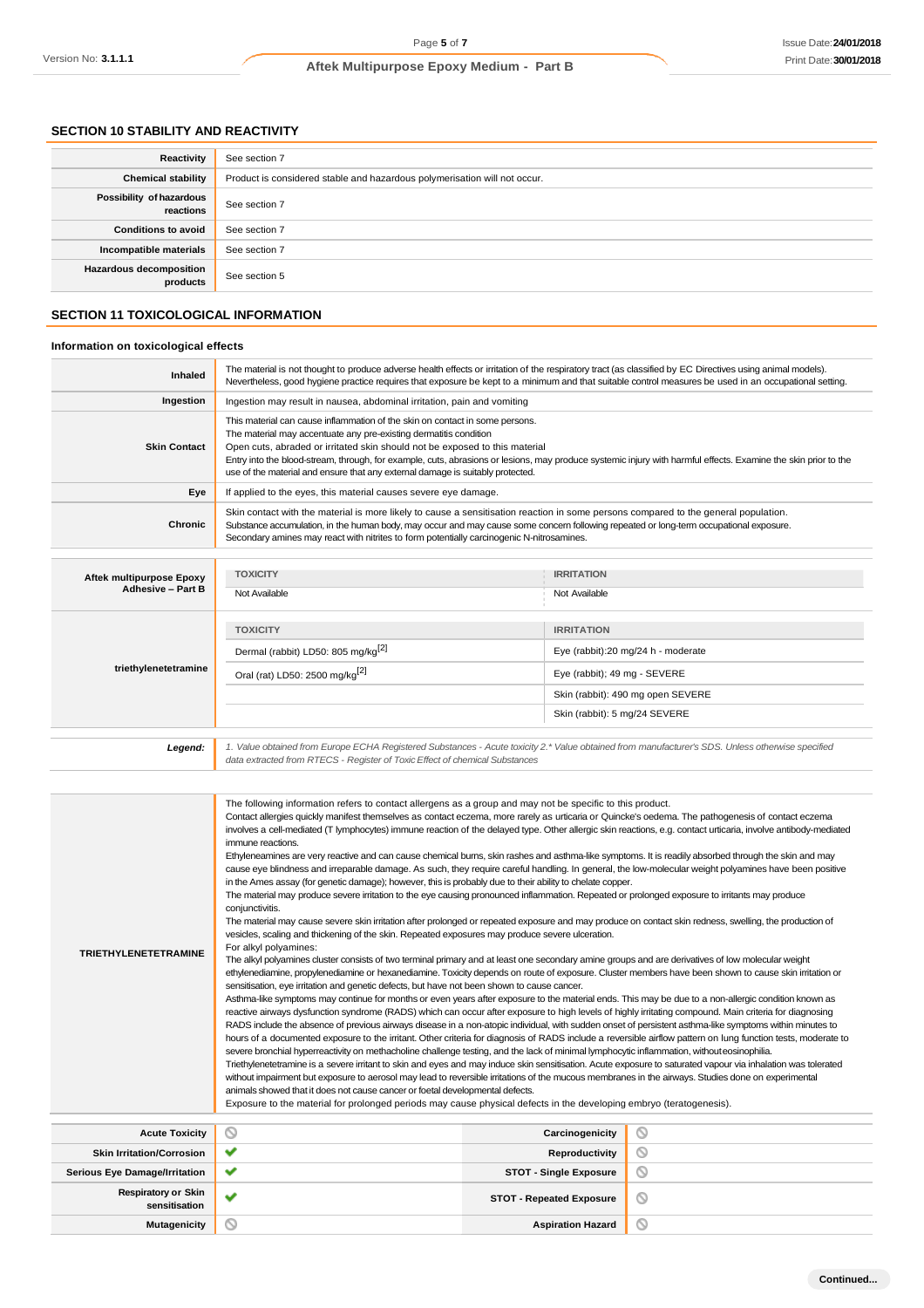## **Aftek Multipurpose Epoxy Adhesive - Part B**

*Legend:*

*– Data available to make classification*

*– Data Not Available to make classification*

## **SECTION 12 ECOLOGICAL INFORMATION**

# **Toxicity Aftek Multipurpose Epoxy Adhesive - PartB ENDPOINT TEST DURATION (HR) SPECIES VALUE SOURCE** Not Not Available Not Available Not Not Available Available Available Available Available Available Available Available Available Available Available **triethylenetetramine** *Legend: Extracted from 1. IUCLID Toxicity Data 2. Europe ECHA Registered Substances - Ecotoxicological Information - Aquatic Toxicity 3. EPIWIN Suite V3.12 (QSAR) - Aquatic Toxicity Data (Estimated) 4. US EPA, Ecotox database - Aquatic Toxicity Data 5. ECETOC Aquatic Hazard Assessment Data 6. NITE (Japan) - Bioconcentration Data 7. METI (Japan) - Bioconcentration Data 8. Vendor Data* **ENDPOINT TEST DURATION (HR) SPECIES VALUE SOURCE** LC50 96 Fish 180mg/L 1 EC50 48 Crustacea 31.1mg/L 1 EC50 72 Algae or other aquatic plants 2.5mg/L 1 NOEC 72 Algae or other aquatic plants <2.5mg/L 1

#### **DO NOT** discharge into sewer or waterways.

#### **Persistence and degradability**

| Ingredient                       | Persistence: Water/Soil | Persistence: Air |
|----------------------------------|-------------------------|------------------|
| triethylenetetramine             | LOW                     | LOW              |
| <b>Bioaccumulative potential</b> |                         |                  |

|                  | Ingredient           | <b>Bioaccumulation</b>    |
|------------------|----------------------|---------------------------|
|                  | triethylenetetramine | LOW (LogKOW = $-2.6464$ ) |
|                  |                      |                           |
| Mobility in soil |                      |                           |

| Ingredient        | <b>Mobility</b>                          |
|-------------------|------------------------------------------|
| triathy<br>amıne: | $= 309.9$<br>$\bigcap M$<br>$\sim$ $\mu$ |

## **SECTION 13 DISPOSAL CONSIDERATIONS**

## **Waste treatment methods**

| Product / Packaging disposal | Containers may still present a chemical hazard/danger when empty.<br>Return to supplier for reuse/ recycling if possible.<br>Otherwise:<br>If container can not be cleaned sufficiently well to ensure that residuals do not remain or if the container cannot be used to store the same product, then<br>puncture containers, to prevent re-use, and bury at an authorised landfill.<br>▶ Where possible retain label warnings and SDS and observe all notices pertaining to the product.<br>▶ Recycle wherever possible or consult manufacturer for recycling options.<br>Consult State Land Waste Authority for disposal.<br>▶ Bury or incinerate residue at an approved site.<br>Recycle containers if possible, or dispose of in an authorised landfill. |
|------------------------------|---------------------------------------------------------------------------------------------------------------------------------------------------------------------------------------------------------------------------------------------------------------------------------------------------------------------------------------------------------------------------------------------------------------------------------------------------------------------------------------------------------------------------------------------------------------------------------------------------------------------------------------------------------------------------------------------------------------------------------------------------------------|
|------------------------------|---------------------------------------------------------------------------------------------------------------------------------------------------------------------------------------------------------------------------------------------------------------------------------------------------------------------------------------------------------------------------------------------------------------------------------------------------------------------------------------------------------------------------------------------------------------------------------------------------------------------------------------------------------------------------------------------------------------------------------------------------------------|

## **SECTION 14 TRANSPORT INFORMATION**

#### **Labels Required**

| ___                     |                |
|-------------------------|----------------|
| <b>Marine Pollutant</b> | <b>NO</b>      |
| <b>HAZCHEM</b>          | Not Applicable |

## **Land transport (ADG): NOT REGULATED FOR TRANSPORT OF DANGEROUS GOODS**

## **Air transport (ICAO-IATA / DGR): NOT REGULATED FOR TRANSPORT OF DANGEROUS GOODS**

#### **Sea transport (IMDG-Code / GGVSee): NOT REGULATED FOR TRANSPORT OF DANGEROUS GOODS**

**Transport in bulk according to Annex II of MARPOL and the IBC code**

Not Applicable

## **SECTION 15 REGULATORY INFORMATION**

**Safety, health and environmental regulations / legislation specific for the substance or mixture**

**TRIETHYLENETETRAMINE(112-24-3) IS FOUND ON THE FOLLOWING REGULATORY LISTS**